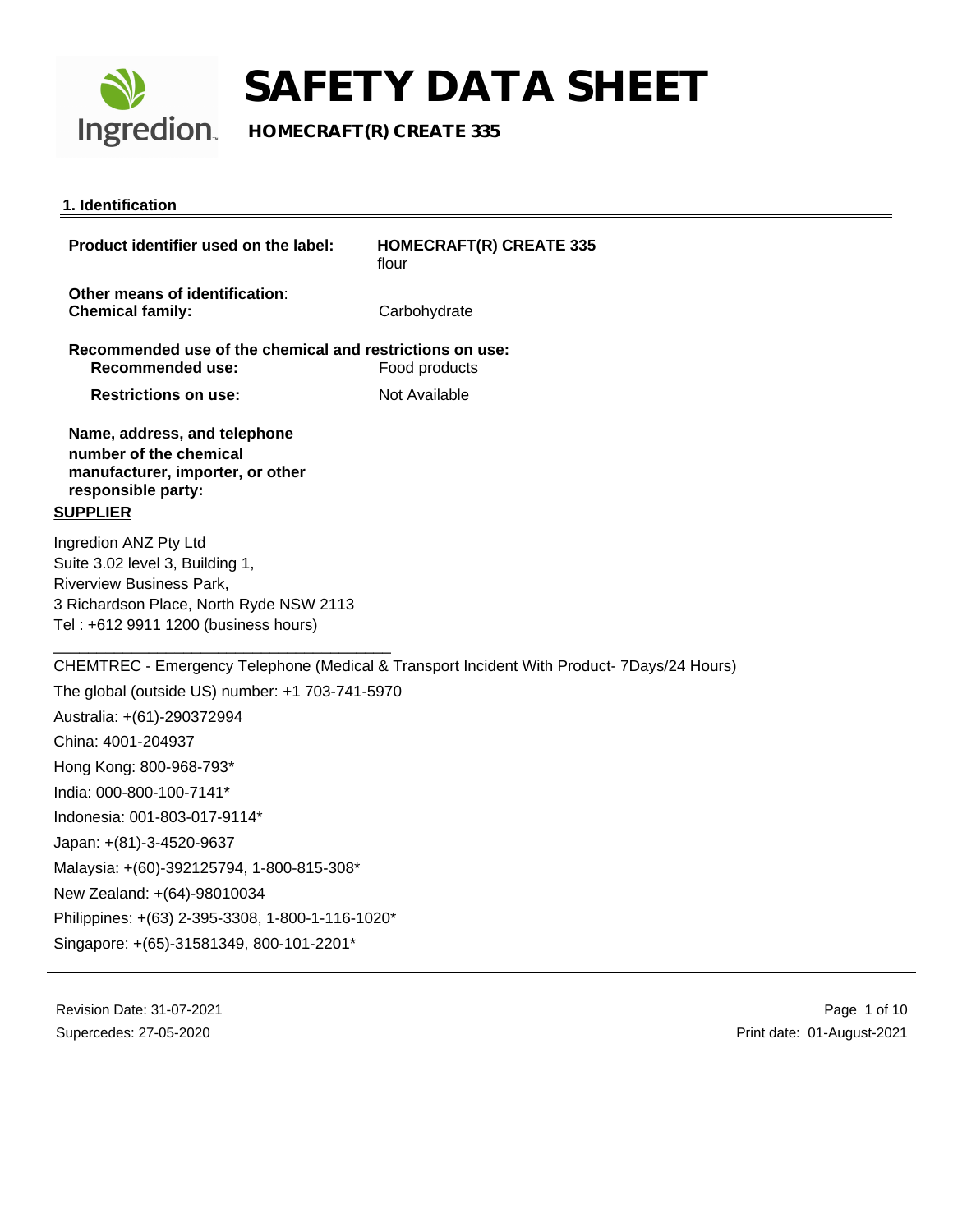

### **Ingredion**. HOMECRAFT(R) CREATE 335

South Korea: +(82) 070-7686-0086, 00-308-13-2549\* Taiwan: +886-2-7741-4207\*, 00801-14-8954\* Thailand: 001-800-13-203-9987\* Vietnam: +(84)-444581938 \* Phone numbers for countries marked with an asterisk must be dialed within the country SDS Requests and general information, please contact Local Customer Service: See phone numbers in Section 16

### **2. Hazard(s) identification**

### **Classification of the chemical in accordance with WHS regulations:**

| <b>GHS Hazard</b> | No hazard |
|-------------------|-----------|
| Symbols:          | symbols   |
|                   | required  |

| <b>GHS Classification:</b>        | Not classified by GHS criteria     |
|-----------------------------------|------------------------------------|
| Signal Word:                      | No Signal Word needed.             |
| <b>Hazard Statements:</b>         | No Hazard Statement needed.        |
| <b>Precautionary Statements:</b>  | No Precautionary Statement needed. |
| Hazards not otherwise classified: | None known.                        |

## **3. Composition/information on ingredients**

| <b>Chemical Name</b>         | Common name and<br>synonyms | CAS# | % |
|------------------------------|-----------------------------|------|---|
| Not classified as hazardous. |                             |      |   |

#### **4. First-aid measures**

**Description of necessary measures, subdivided according to the different routes of exposure, i.e., inhalation, skin and eye contact, and ingestion:**

| Inhalation:          | Remove to fresh air. Get medical attention if irritation persists.                                                                                 |
|----------------------|----------------------------------------------------------------------------------------------------------------------------------------------------|
| <b>Eye Contact:</b>  | If symptoms develop, obtain medical attention. Remove particles by<br>irrigating with eye wash solution or clean water, holding the eyelids apart. |
| <b>Skin Contact:</b> | Wash skin with soap and water.                                                                                                                     |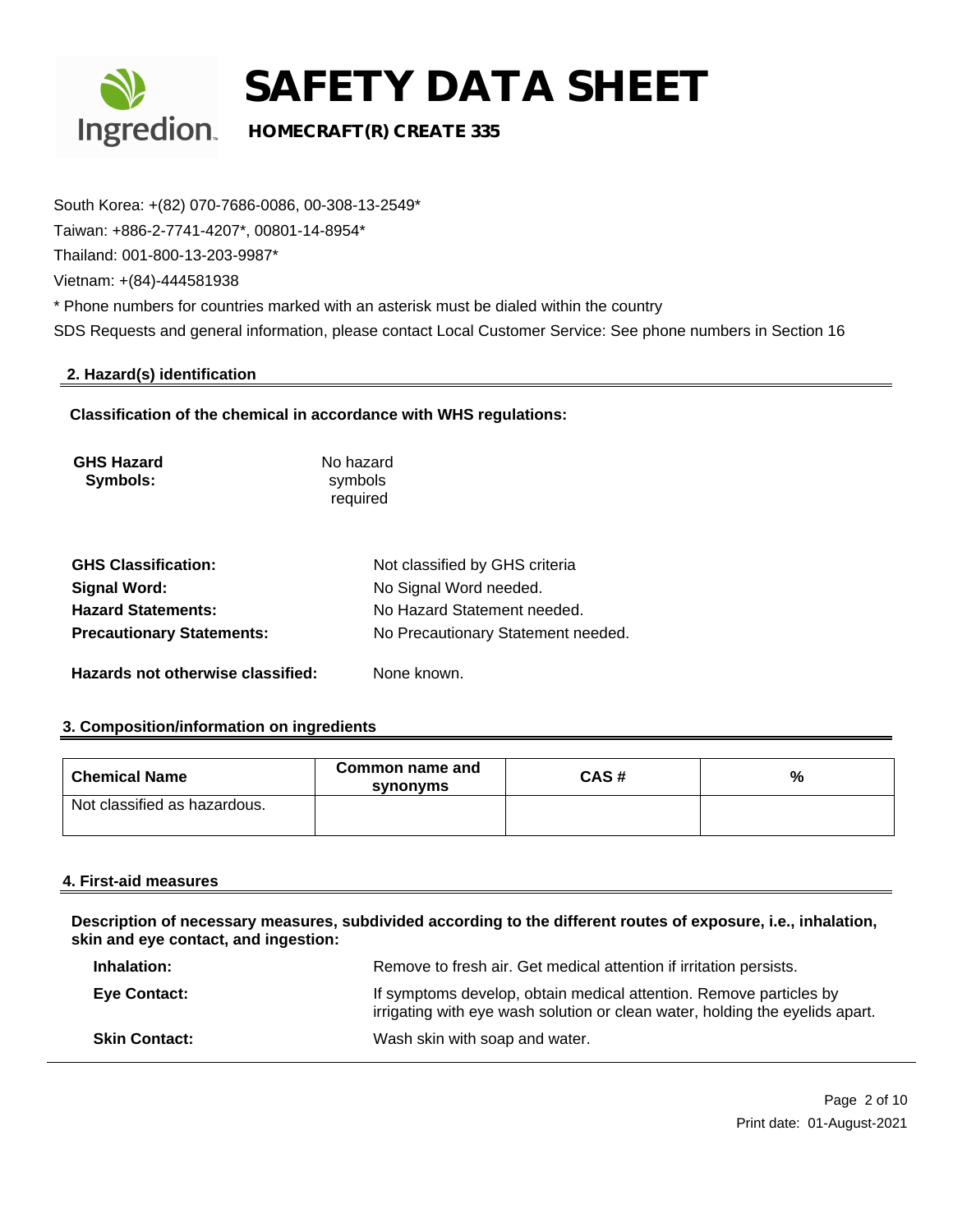

## **Ingredion.** HOMECRAFT(R) CREATE 335

| Ingestion:                                                                                  | None required.                                                                                                                                                           |
|---------------------------------------------------------------------------------------------|--------------------------------------------------------------------------------------------------------------------------------------------------------------------------|
| Most important symptoms/effects,<br>acute and delayed:                                      | Possible physical irritant from dust particles. Potential for dust explosion.                                                                                            |
| Indication of immediate medical<br>attention and special treatment<br>needed, if necessary: | None known.                                                                                                                                                              |
| 5. Fire-fighting measures                                                                   |                                                                                                                                                                          |
| Suitable (and unsuitable) extinguishing media:                                              |                                                                                                                                                                          |
| Suitable extinguishing media:                                                               | Dry Chemical, CO2, Water Fog, Foam                                                                                                                                       |
| Unsuitable extinguishing media:                                                             | None known.                                                                                                                                                              |
| Specific hazards arising from the<br>chemical:                                              | Dust may be explosive if mixed with air in critical proportions and in the<br>presence of a source of ignition.                                                          |
| <b>Hazardous combustion products:</b>                                                       | This product does not undergo spontaneous decomposition. Typical<br>combustion products are carbon monoxide, carbon dioxide, nitrogen and<br>water.                      |
| Special protective equipment and<br>precautions for fire-fighters:                          | No special procedures are required.                                                                                                                                      |
| 6. Accidental release measures                                                              |                                                                                                                                                                          |
| <b>Personal precautions, protective</b><br>equipment and emergency<br>procedures:           | Use personal protective equipment as required.                                                                                                                           |
| <b>Methods and materials for</b><br>containment and cleaning up:                            | Normal precautions for "nuisance dust" should be observed. Avoid<br>prolonged inhalation of dust. Sweep up or vacuum up and place in<br>suitable container for disposal. |
| 7. Handling and storage                                                                     |                                                                                                                                                                          |
| Precautions for safe handling:                                                              | Normal precautions for handling chemicals are applicable.                                                                                                                |
| Conditions for safe storage, including any incompatibilities:<br>Safe storage conditions:   |                                                                                                                                                                          |
| <b>Special Sensitivity:</b>                                                                 | Not available                                                                                                                                                            |
| <b>Sensitivity to Static Electricity:</b>                                                   | Yes                                                                                                                                                                      |

**Other Precautions:** Use care to minimize dust generation in normal use conditions.

Avoid dispersing the powder in the air. Prevent buildup of powder on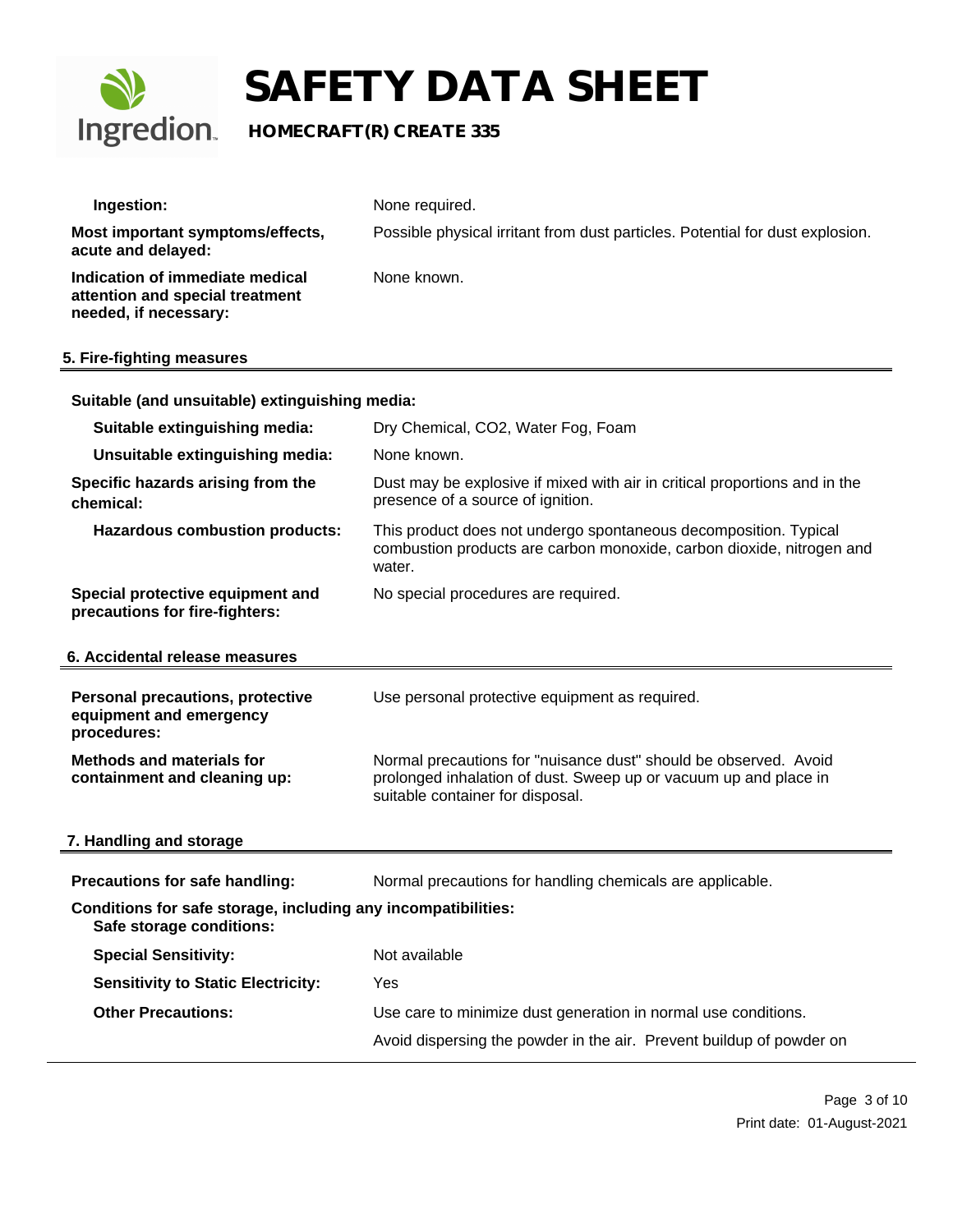

### **Ingredion** HOMECRAFT(R) CREATE 335

**Materials to Avoid/Chemical Incompatibility:**

surfaces.

No data available

### **8. Exposure controls/personal protection**

#### **Control parameters:**

| <b>Chemical component</b> | <b>Australia - Occupational</b><br><b>Exposure Standards - TWAs</b> | <b>Australia - Occupational</b><br><b>Exposure Standards - STELs</b> |
|---------------------------|---------------------------------------------------------------------|----------------------------------------------------------------------|
| Not listed.               |                                                                     |                                                                      |

This product can produce a nuisance dust which should be maintained below a time weighted average of 10 mg/m3.

**Appropriate engineering controls:** No data available

| Individual protection measures, such as personal protective equipment: |                                                    |  |
|------------------------------------------------------------------------|----------------------------------------------------|--|
| <b>Respiratory Protection:</b>                                         | No data available                                  |  |
| <b>Respirator Type(s):</b>                                             | NIOSH approved dust mask.                          |  |
| Eye protection:                                                        | Safety glasses recommended.                        |  |
| <b>Skin protection:</b>                                                | Uniforms, coveralls, or a lab coat should be worn. |  |
| Gloves:                                                                | No data available                                  |  |
| Other protective equipment:                                            | No data available                                  |  |
| <b>General hygiene conditions:</b>                                     | No data available                                  |  |

### **9. Physical and chemical properties**

| Appearance (physical state, color etc.): |               |     |
|------------------------------------------|---------------|-----|
| <b>Physical state:</b>                   | Powder        |     |
| Color:                                   | Off-white     |     |
| Odor:                                    | Starch        |     |
| <b>Odor Threshold:</b>                   | Not available |     |
| pH:                                      | Not available |     |
| pH in (1%) Solution:                     | Approximately | - 6 |
| Melting point/freezing point (°C):       |               |     |
| <b>Melting Point (°C):</b>               | Not available |     |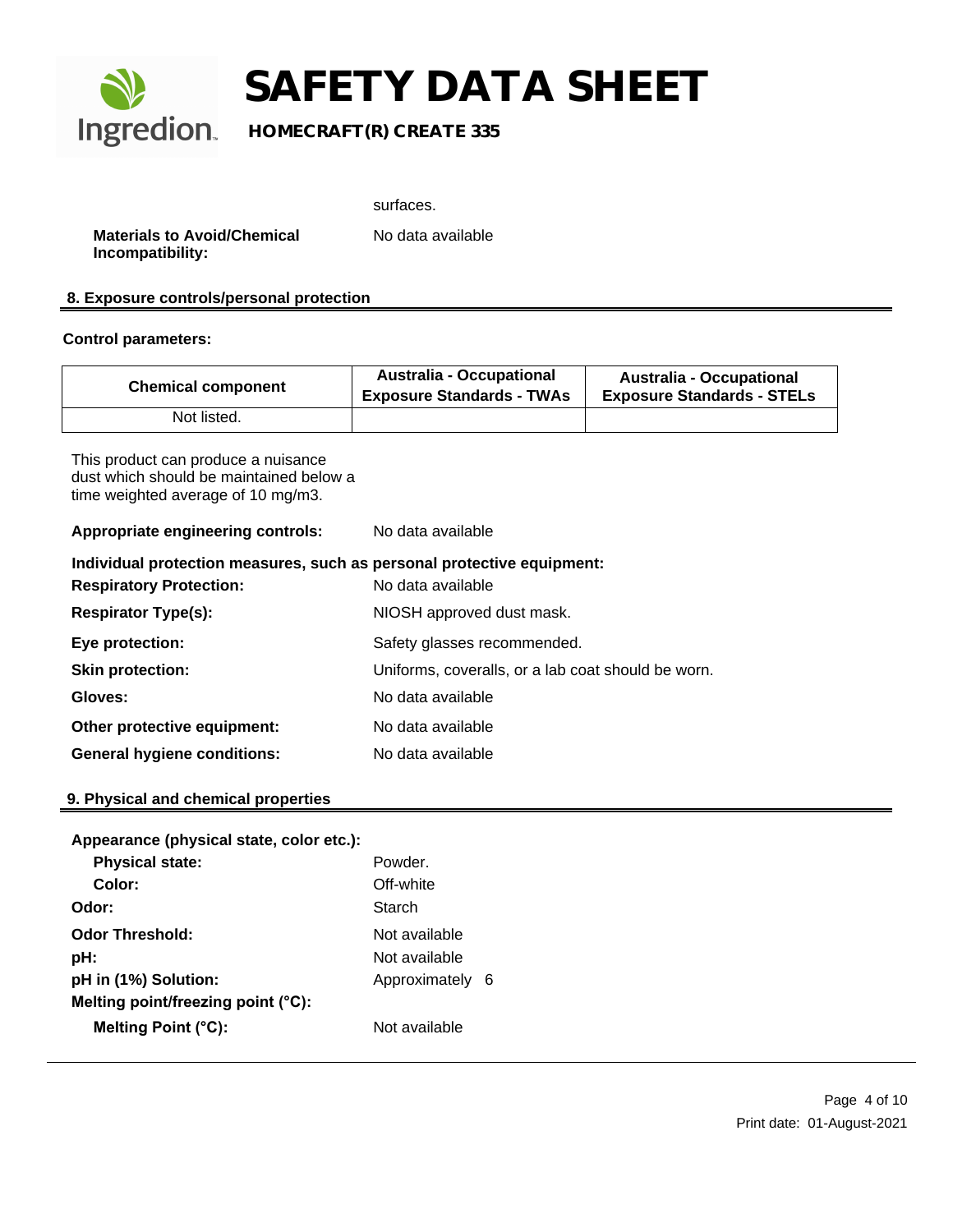

## **Ingredion** HOMECRAFT(R) CREATE 335

| Freezing point (°C):                                                  | No data available                        |
|-----------------------------------------------------------------------|------------------------------------------|
| Initial boiling point and boiling range<br>$(^{\circ}C)$ :            | No data available                        |
| Flash Point (°C):                                                     | No data available                        |
| <b>Flash Point Method:</b>                                            | Not available                            |
| <b>Evaporation Rate:</b>                                              | Not applicable                           |
| Flammability (solid, gas):                                            | Not available                            |
| Upper/lower flammability or explosive limits:                         |                                          |
| <b>Upper flammability or explosive</b><br>limits:                     | Not available                            |
| Lower flammability or explosive<br>limits:                            | Not available                            |
| Vapor pressure:                                                       | Not available                            |
| Vapor density:                                                        | Not available                            |
| <b>Relative density:</b>                                              | 1.5000000                                |
| Solubility(ies):                                                      | Insoluble                                |
| <b>Partition coefficient: n-octanol/water:</b>                        | Not available                            |
| Auto-ignition temperature (°C):                                       | No data available                        |
| Decomposition temperature (°C):                                       | Not available                            |
| <b>Viscosity:</b>                                                     | Not available                            |
| Heat of decomposition:                                                | Not available                            |
| <b>Volatiles by weight:</b>                                           | Not available                            |
| <b>Volatile Organic Chemicals:</b>                                    | Not available                            |
| <b>Molecular formula:</b>                                             | Not available                            |
| Molecular weight:                                                     | > 10000                                  |
| Liquid density:                                                       | Not available                            |
| VOC (as applied*- 2% by wt hardener-<br>less exempts and water):      | NAP or                                   |
| <b>Bulk Density:</b>                                                  | Not available                            |
| 10. Stability and reactivity                                          |                                          |
| <b>Reactivity:</b>                                                    | Not expected to be reactive              |
| <b>Chemical stability:</b>                                            | <b>Stable</b>                            |
| Possibility of hazardous reactions:                                   | Hazardous polymerization will not occur. |
| Conditions to avoid (e.g., static<br>discharge, shock, or vibration): | None known.                              |
| Incompatible materials:                                               | No data available                        |
|                                                                       |                                          |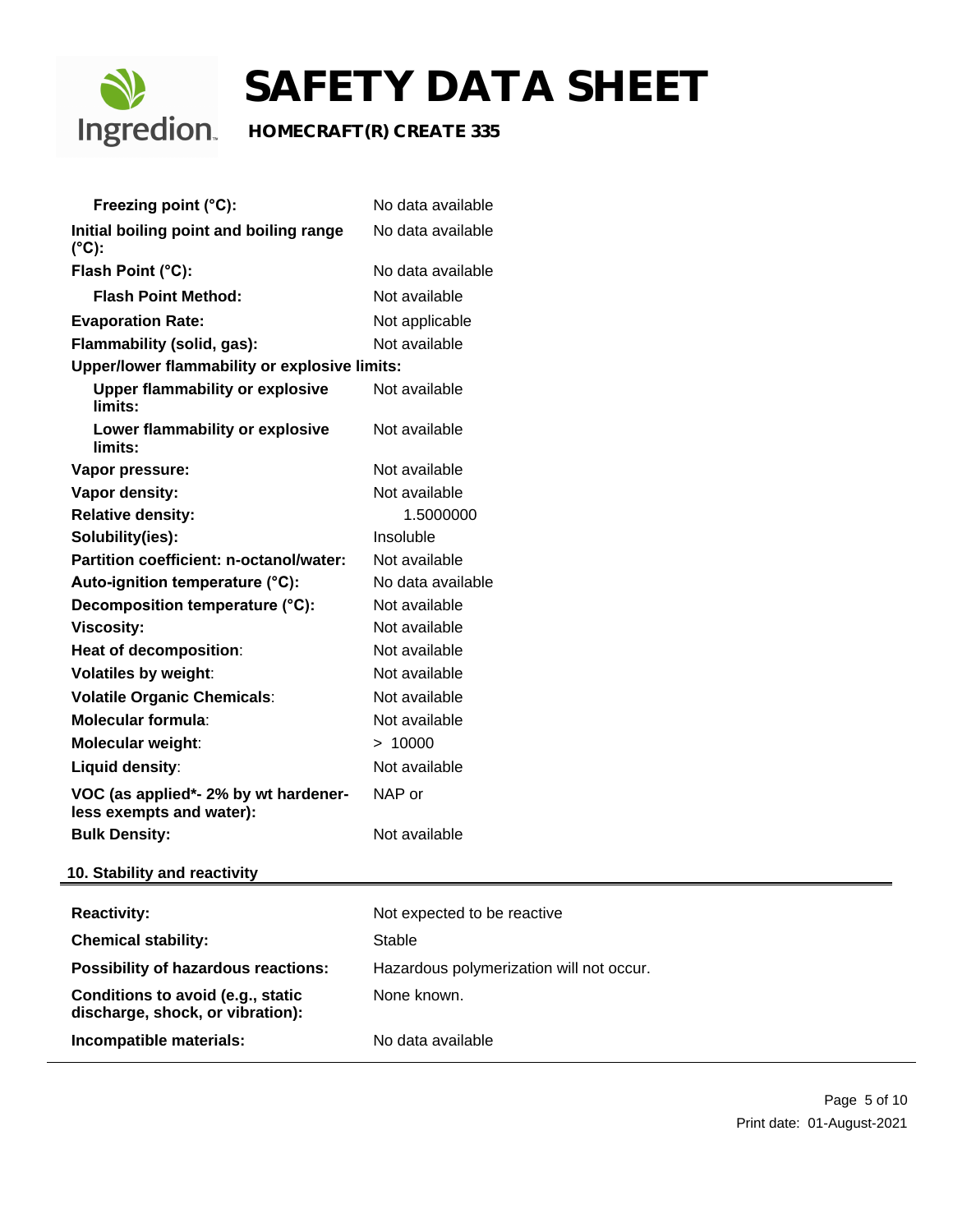

| <b>Hazardous decomposition products:</b>                                                          | This product does not undergo spontaneous decomposition. Typical<br>combustion products are carbon monoxide, carbon dioxide, nitrogen and<br>water.                                    |
|---------------------------------------------------------------------------------------------------|----------------------------------------------------------------------------------------------------------------------------------------------------------------------------------------|
| 11. Toxicological information                                                                     |                                                                                                                                                                                        |
|                                                                                                   | Description of the various toxicological (health) effects and the available data used to identify those effects:                                                                       |
| Information on the likely routes of<br>exposure (inhalation, ingestion, skin<br>and eye contact): | Eye Contact, Skin Contact, Inhalation, Ingestion                                                                                                                                       |
| <b>Target Organs Potentially Affected by</b><br><b>Exposure:</b>                                  | None known.                                                                                                                                                                            |
| <b>Chemical Interactions That Change</b><br><b>Toxicity:</b>                                      | None known.                                                                                                                                                                            |
| Symptoms related to the physical,<br>chemical and toxicological<br>characteristics:               | No data available                                                                                                                                                                      |
|                                                                                                   | Delayed and immediate effects and also chronic effects from short- and long-term exposure:                                                                                             |
| <b>Ingestion Irritation:</b>                                                                      | No data available                                                                                                                                                                      |
| <b>Ingestion Toxicity:</b>                                                                        | None known.                                                                                                                                                                            |
| <b>Skin Contact:</b>                                                                              | Based on available data, the GHS classification criteria are not met.<br>Unlikely to cause harmful effects under recommended conditions of<br>handling and use. Low order of toxicity. |
| <b>Absorption:</b>                                                                                | No data available                                                                                                                                                                      |
| <b>Inhalation Irritation:</b>                                                                     | No data available                                                                                                                                                                      |
| <b>Inhalation Toxicity:</b>                                                                       | No data available                                                                                                                                                                      |
| <b>Eye Contact:</b>                                                                               | Based on available data, the GHS classification criteria are not met.                                                                                                                  |
| <b>Chronic effects:</b>                                                                           | None known.                                                                                                                                                                            |
| Inhalation:                                                                                       | No data available                                                                                                                                                                      |
| <b>Skin Contact:</b>                                                                              | No data available                                                                                                                                                                      |
| <b>Skin Absorption:</b>                                                                           | No data available                                                                                                                                                                      |
| Ingestion:                                                                                        | No data available                                                                                                                                                                      |
| Sensitization:                                                                                    | None known.                                                                                                                                                                            |
| <b>Mutagenicity:</b>                                                                              | Based on available data, the GHS classification criteria are not met.                                                                                                                  |
| <b>Reproductive and Developmental</b><br><b>Toxicity:</b>                                         | Based on available data, the GHS classification criteria are not met.                                                                                                                  |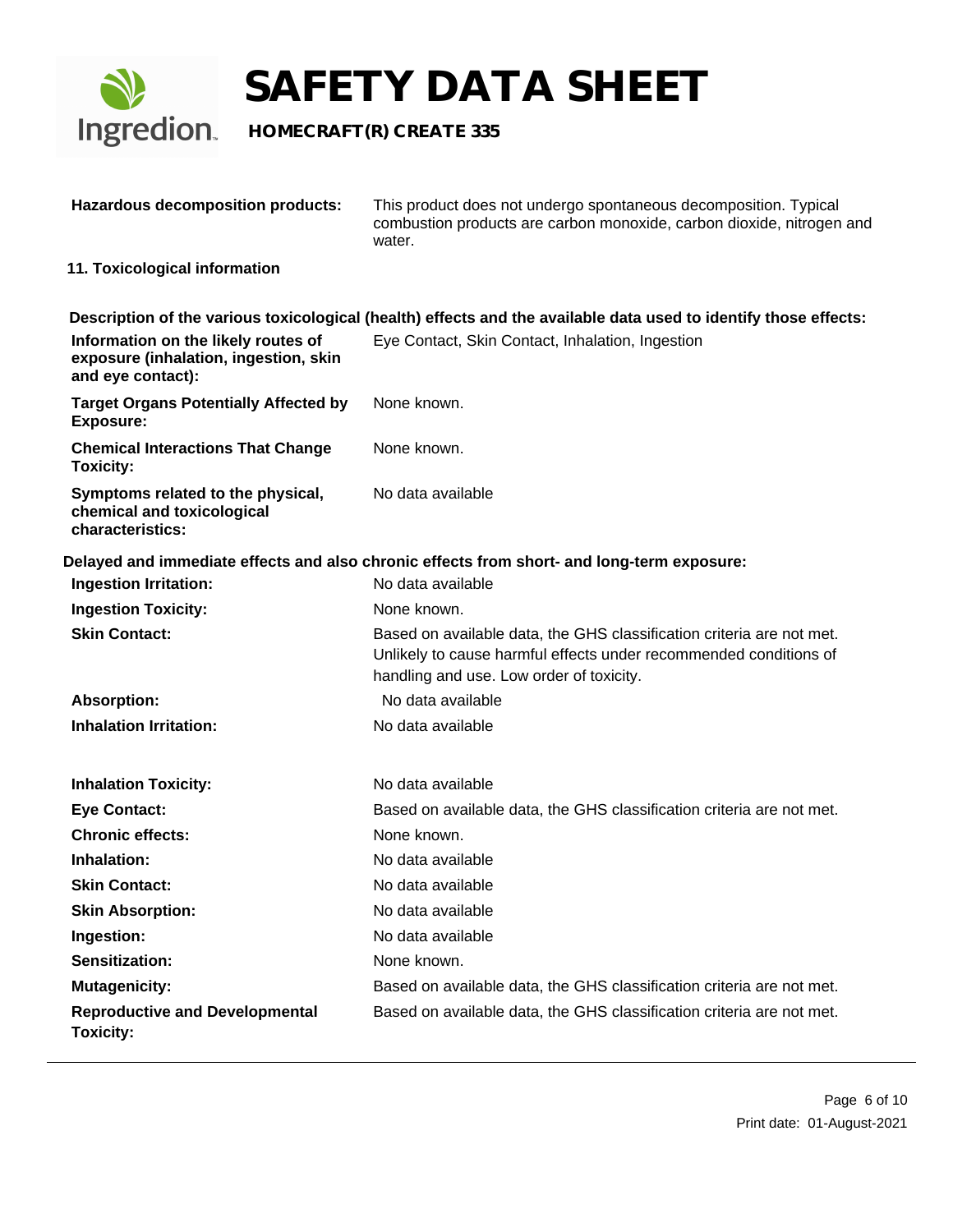

### **Ingredion** HOMECRAFT(R) CREATE 335

| Carcinogenicity:               | Based on available data, the GHS classification criteria are not met. |
|--------------------------------|-----------------------------------------------------------------------|
| <b>STOT-single exposure:</b>   | Based on available data, the GHS classification criteria are not met. |
| <b>STOT-repeated exposure:</b> | Not applicable.                                                       |
| <b>Aspiration hazard:</b>      | Based on available data, the GHS classification criteria are not met. |

### **Numerical measures of toxicity (such as acute toxicity estimates):**

| <b>Chemical Name</b> | LD50 Oral | <b>LD50 Dermal</b> | <b>LC50 Inhalation</b> |
|----------------------|-----------|--------------------|------------------------|
| No data available    |           |                    |                        |

### **12. Ecological information**

| <b>Ecotoxicity (aquatic and terrestrial,</b> | No data available |
|----------------------------------------------|-------------------|
| where available):                            |                   |

### **Ecological Toxicity Data:**

| <b>Chemical Name</b> | CAS# | <b>Aquatic EC50</b><br><b>Crustacea</b> | <b>Aquatic ERC50</b><br>Algae | <b>Aquatic LC50 Fish</b> |
|----------------------|------|-----------------------------------------|-------------------------------|--------------------------|
| No data available    |      |                                         |                               |                          |

| Persistence and degradability:                                                                                                                                  | No data available                                                           |
|-----------------------------------------------------------------------------------------------------------------------------------------------------------------|-----------------------------------------------------------------------------|
| <b>Bioaccumulative potential:</b>                                                                                                                               | No data available                                                           |
| <b>Mobility in soil:</b>                                                                                                                                        | Unknown                                                                     |
| Other adverse effects (such as<br>hazardous to the ozone layer):                                                                                                | None known.                                                                 |
| 13. Disposal considerations                                                                                                                                     |                                                                             |
|                                                                                                                                                                 |                                                                             |
| Description of waste residues and<br>information on their safe handling and<br>methods of disposal, including the<br>disposal of any contaminated<br>packaging: | Disposal should be in accordance with local, state or national legislation. |

### **14. Transport information**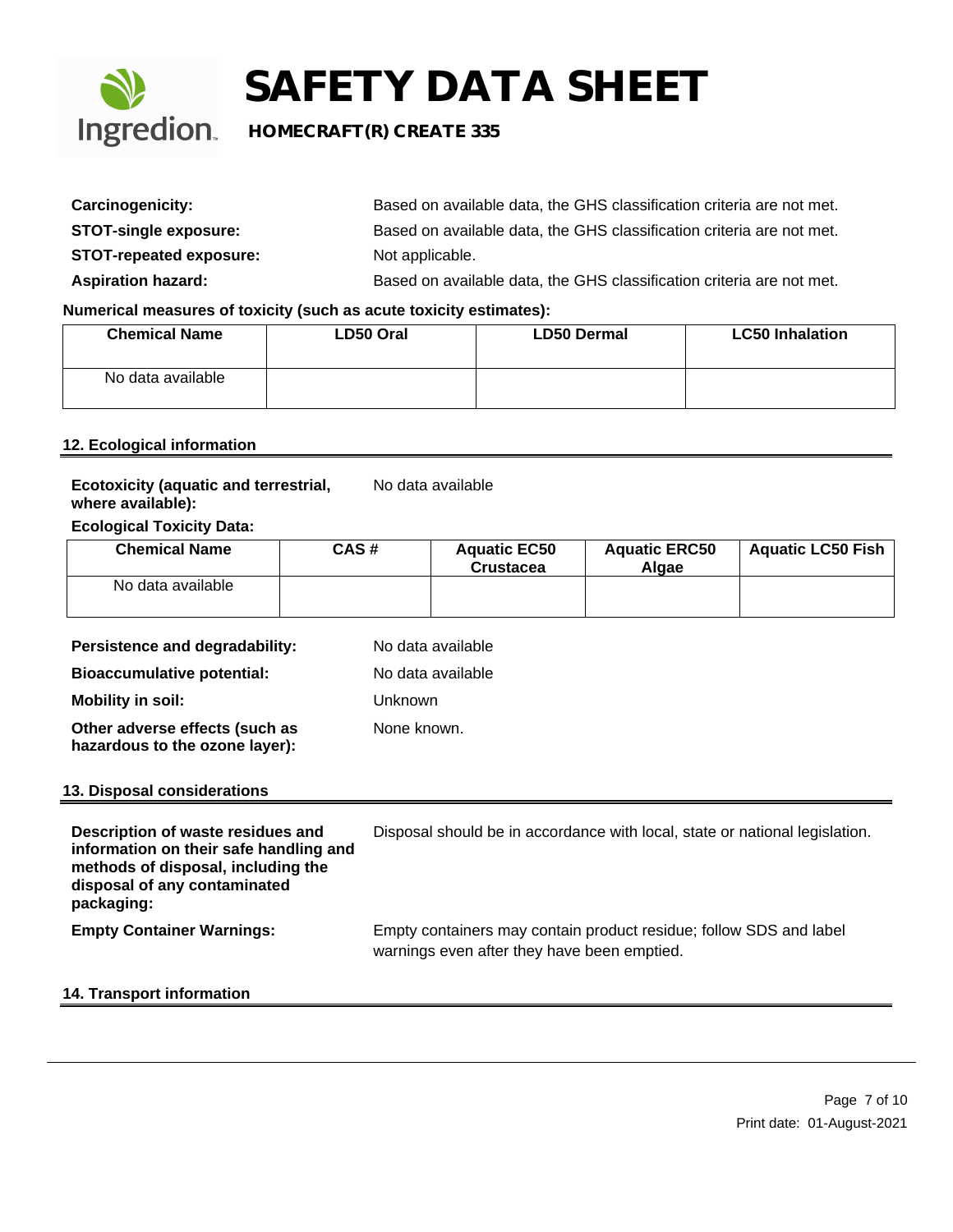

| Carriage of dangerous goods by road (DOT), rail or inland waterways:                                                                                                          |                                                                                                       |
|-------------------------------------------------------------------------------------------------------------------------------------------------------------------------------|-------------------------------------------------------------------------------------------------------|
| <b>UN number:</b>                                                                                                                                                             | No data available                                                                                     |
| <b>UN Proper shipping name:</b>                                                                                                                                               | Not applicable                                                                                        |
| Transport hazard class(es):                                                                                                                                                   | Not applicable                                                                                        |
| Packing group, if applicable:                                                                                                                                                 | Not applicable                                                                                        |
| <b>DOT Basic description:</b>                                                                                                                                                 | No data available                                                                                     |
| International carriage of dangerous goods by sea (IMDG/IMO):                                                                                                                  |                                                                                                       |
| <b>UN</b> number:                                                                                                                                                             | No data available                                                                                     |
| <b>UN Proper shipping name:</b>                                                                                                                                               | Not applicable                                                                                        |
| Transport hazard class(es):                                                                                                                                                   | Not applicable                                                                                        |
| Packing group, if applicable:                                                                                                                                                 | Not applicable                                                                                        |
| International carriage of dangerous goods by air (IATA):                                                                                                                      |                                                                                                       |
| <b>UN number:</b>                                                                                                                                                             | No data available                                                                                     |
| <b>UN Proper shipping name:</b>                                                                                                                                               | Not Applicable                                                                                        |
| Transport hazard class(es):                                                                                                                                                   | Not applicable                                                                                        |
| Packing group, if applicable:                                                                                                                                                 | Not applicable                                                                                        |
| Environmental hazards (e.g., Marine<br>pollutant (Yes/No)):                                                                                                                   | Not available                                                                                         |
| <b>Transport in bulk (according to</b><br>Annex II of MARPOL 73/78 and the<br><b>IBC Code):</b>                                                                               | Not available                                                                                         |
| Special precautions which a user<br>needs to be aware of or needs to<br>comply with in connection with<br>transport or conveyance either within<br>or outside their premises: | Consult IMO regulations before transporting in bulk by ocean.                                         |
| <b>HAZCHEM Code:</b>                                                                                                                                                          | No data available                                                                                     |
| 15. Regulatory information                                                                                                                                                    |                                                                                                       |
|                                                                                                                                                                               | Safety, health and environmental regulations specific for the product in question:                    |
| <b>TSCA</b>                                                                                                                                                                   | This material is not on the TSCA Inventory. It is excluded under the Food,<br>Drug, and Cosmetic Act. |
| <b>FDA</b>                                                                                                                                                                    | 21CFR 170.30                                                                                          |

**Australia - National Pollutant Inventory (NPI) Substance List:**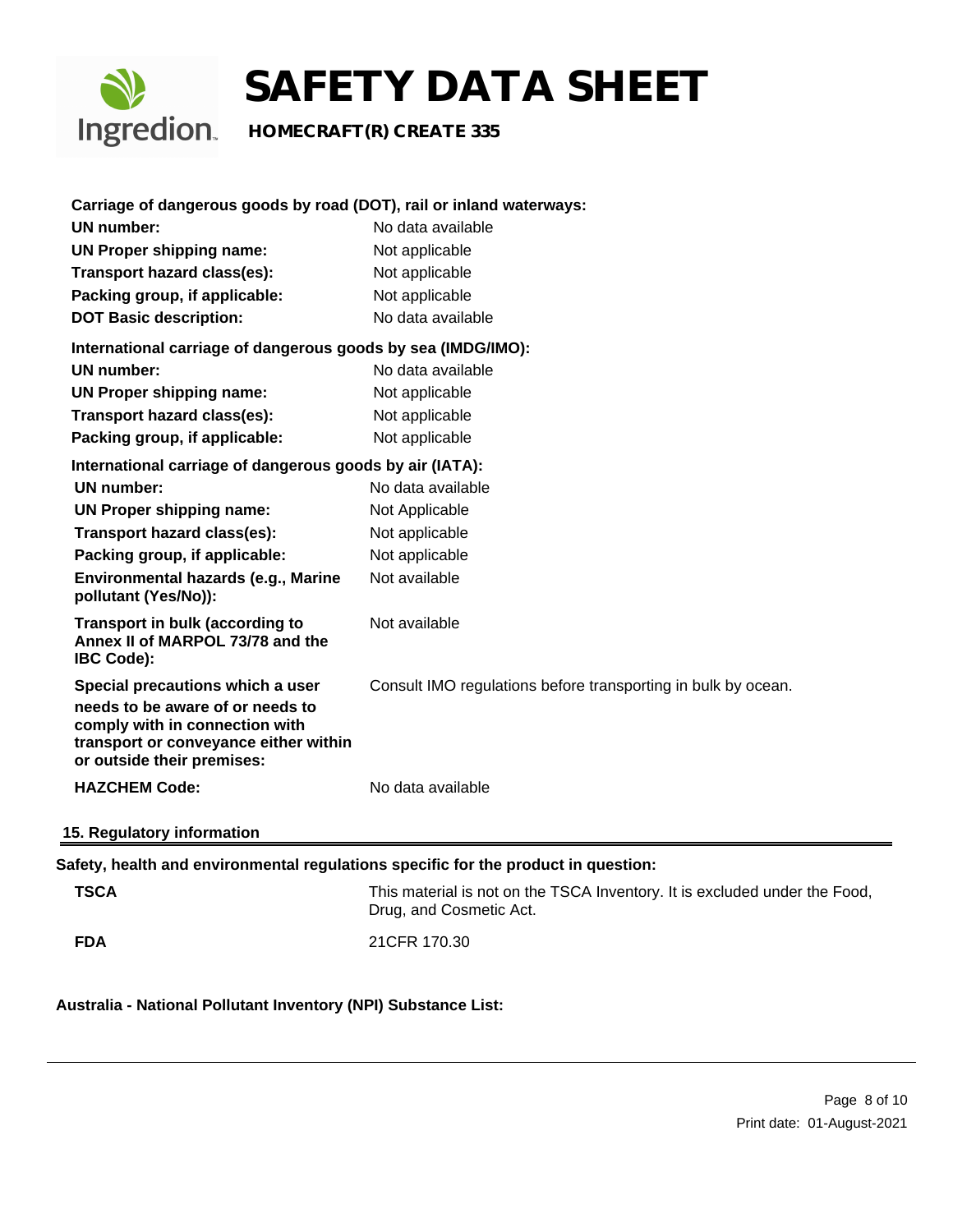

### **Ingredion** HOMECRAFT(R) CREATE 335

| <b>Chemical Name</b> | CAS# | <b>Australia - National Pollutant</b><br><b>Inventory (NPI) Substance List</b> |
|----------------------|------|--------------------------------------------------------------------------------|
| No data available    |      |                                                                                |

### **Australia - Illicit Drug Precursors/Reagents:**

|                      |      | <b>Australia - Illicit</b> | <b>Australia - Illicit</b> | <b>Australia - Illicit</b> |
|----------------------|------|----------------------------|----------------------------|----------------------------|
|                      |      | Drua                       | Drua                       | Drua                       |
| <b>Chemical Name</b> | CAS# | <b>Precursors/Reagent</b>  | <b>Precursors/Reagent</b>  | Precursors/Reagent         |
|                      |      | s - Category I             | s - Category II            | s - Category III           |
|                      |      | <b>Substances</b>          | <b>Substances</b>          | <b>Substances</b>          |
| No data available    |      |                            |                            |                            |

### **Australia - Narcotic Drugs Act:**

| <b>Chemical Name</b> | CAS# | <b>Australia -</b><br><b>Narcotic Drugs</b><br><b>Act - Schedule I</b><br><b>Drugs</b> | <b>Australia -</b><br><b>Narcotic Drugs</b><br><b>Act - Schedule II</b><br><b>Drugs</b> | <b>Australia -</b><br><b>Narcotic Drugs</b><br><b>Act - Schedule III</b><br><b>Drugs</b> | Australia -<br>Narcotic Drugs  <br><b>Act - Schedule</b><br><b>IV Drugs</b> |
|----------------------|------|----------------------------------------------------------------------------------------|-----------------------------------------------------------------------------------------|------------------------------------------------------------------------------------------|-----------------------------------------------------------------------------|
| No data available    |      |                                                                                        |                                                                                         |                                                                                          |                                                                             |

### **Australia - Dangerous Goods Code - ADG:**

| <b>Chemical Name</b> | CAS# | Australia - Dangerous<br><b>Goods Code - ADG -</b><br><b>Hazard Classifications</b> | Australia - Dangerous<br>Goods Code - ADG -<br><b>Regulated Classifications</b> |
|----------------------|------|-------------------------------------------------------------------------------------|---------------------------------------------------------------------------------|
| No data available    |      |                                                                                     |                                                                                 |

### **Australia - The Chemical Weapons (Prohibition) Act (CWC):**

| <b>Chemical Name</b> | CAS# | <b>Australia - The</b><br><b>Chemical Weapons</b><br>(Prohibition) Act<br>(CWC) - Schedule 1 | <b>Australia - The</b><br><b>Chemical Weapons</b><br>(Prohibition) Act<br>(CWC) - Schedule 2 | <b>Australia - The</b><br><b>Chemical Weapons</b><br>(Prohibition) Act<br>(CWC) - Schedule 3 |
|----------------------|------|----------------------------------------------------------------------------------------------|----------------------------------------------------------------------------------------------|----------------------------------------------------------------------------------------------|
| No data available    |      |                                                                                              |                                                                                              |                                                                                              |

### **16. Other information, including date of preparation or last revision.**

| <b>Revision Date:</b>   | 31-07-2021 |
|-------------------------|------------|
| Supercedes:             | 27-05-2020 |
| <b>Revision Number:</b> |            |